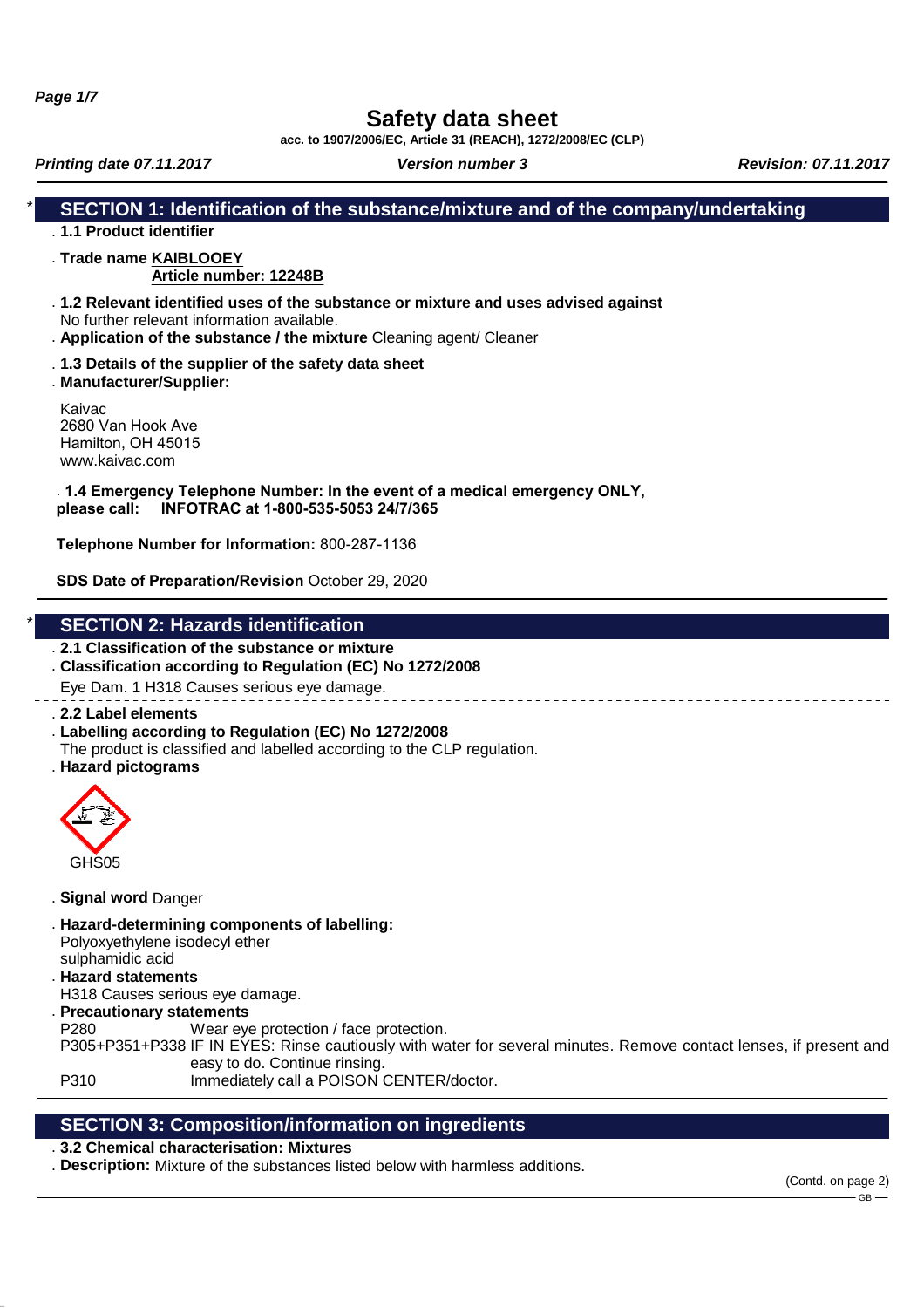**Page 2/7**

# **Safety data sheet**

**acc. to 1907/2006/EC, Article 31 (REACH), 1272/2008/EC (CLP)**

**Printing date 07.11.2017 Version number 3 Revision: 07.11.2017 Revision: 07.11.2017** 

**Trade name KAIBLOOEY**

**Article number: 12248B**

|                                   |                                                                                          | (Contd. of page 1) |
|-----------------------------------|------------------------------------------------------------------------------------------|--------------------|
| Dangerous components:             |                                                                                          |                    |
| CAS: 5329-14-6                    | sulphamidic acid                                                                         | $5 - 10%$          |
| EINECS: 226-218-8                 | Skin Irrit. 2, H315; Eye Irrit. 2, H319; Aquatic Chronic 3, H412                         |                    |
| Index number: 016-026-00-0        |                                                                                          |                    |
| CAS: 61827-42-7                   | Polyoxyethylene isodecyl ether                                                           | $2.5 - 5\%$        |
|                                   | Eye Dam. 1, H318; Acute Tox. 4, H302                                                     |                    |
| CAS: 112-34-5                     | 2-(2-butoxyethoxy)ethanol                                                                | $2.5 - 5\%$        |
| EINECS: 203-961-6                 | Eye Irrit. 2, H319                                                                       |                    |
| Index number: 603-096-00-8        |                                                                                          |                    |
| Reg.nr.: 01-2119475104-44-xxxx    |                                                                                          |                    |
| <b>SVHC No</b>                    |                                                                                          |                    |
|                                   | Regulation (EC) No 648/2004 on detergents / Labelling for contents                       |                    |
| anionic surfactants               |                                                                                          | $≥5 - < 15%$       |
| non-ionic surfactants             |                                                                                          | $< 5\%$            |
| perfumes ((R)-p-mentha-1,8-diene) |                                                                                          |                    |
|                                   | Additional information For the wording of the listed hazard phrases refer to section 16. |                    |
|                                   |                                                                                          |                    |

### **SECTION 4: First aid measures**

. **4.1 Description of first aid measures**

- . **General information** Instantly remove any clothing soiled by the product.
- . **After inhalation :** Supply fresh air; consult doctor in case of symptoms.
- . **After skin contact :**
- Immediately wash with soap and water and rinse thoroughly.
- If skin irritation continues, consult a doctor.
- . **After eye contact :** Rinse opened eye for 15 minutes under running water. Then consult doctor.
- . **After swallowing :**
- Rinse out mouth and then drink plenty of water (approx. 500 ml).
- In case of persistent symptoms consult doctor.
- . **4.2 Most important symptoms and effects, both acute and delayed** No further relevant information available.
- . **4.3 Indication of any immediate medical attention and special treatment needed**
- No further relevant information available.

## **SECTION 5: Firefighting measures**

- . **5.1 Extinguishing media**
- . **Suitable extinguishing agents**
- Use fire fighting measures that suit the environment. CO2, extinguishing powder or water jet. Fight larger fires with foam.
- 
- . **For safety reasons unsuitable extinguishing agents** Water with a full water jet.
- . **5.2 Special hazards arising from the substance or mixture**
- Fire can cause release of : Carbon monoxide (CO)
- . **5.3 Advice for firefighters**
- . **Protective equipment:** No special measures required.

## **SECTION 6: Accidental release measures**

- . **6.1 Personal precautions, protective equipment and emergency procedures** Wear protective clothing.
- . **6.2 Environmental precautions:** Do not allow concentrated solutions to enter drainage system, surface or ground water. . **6.3 Methods and material for containment and cleaning up:**
- Absorb with liquid-binding material (sand, diatomite, acid binders, universal binders).

 $-$  GB  $-$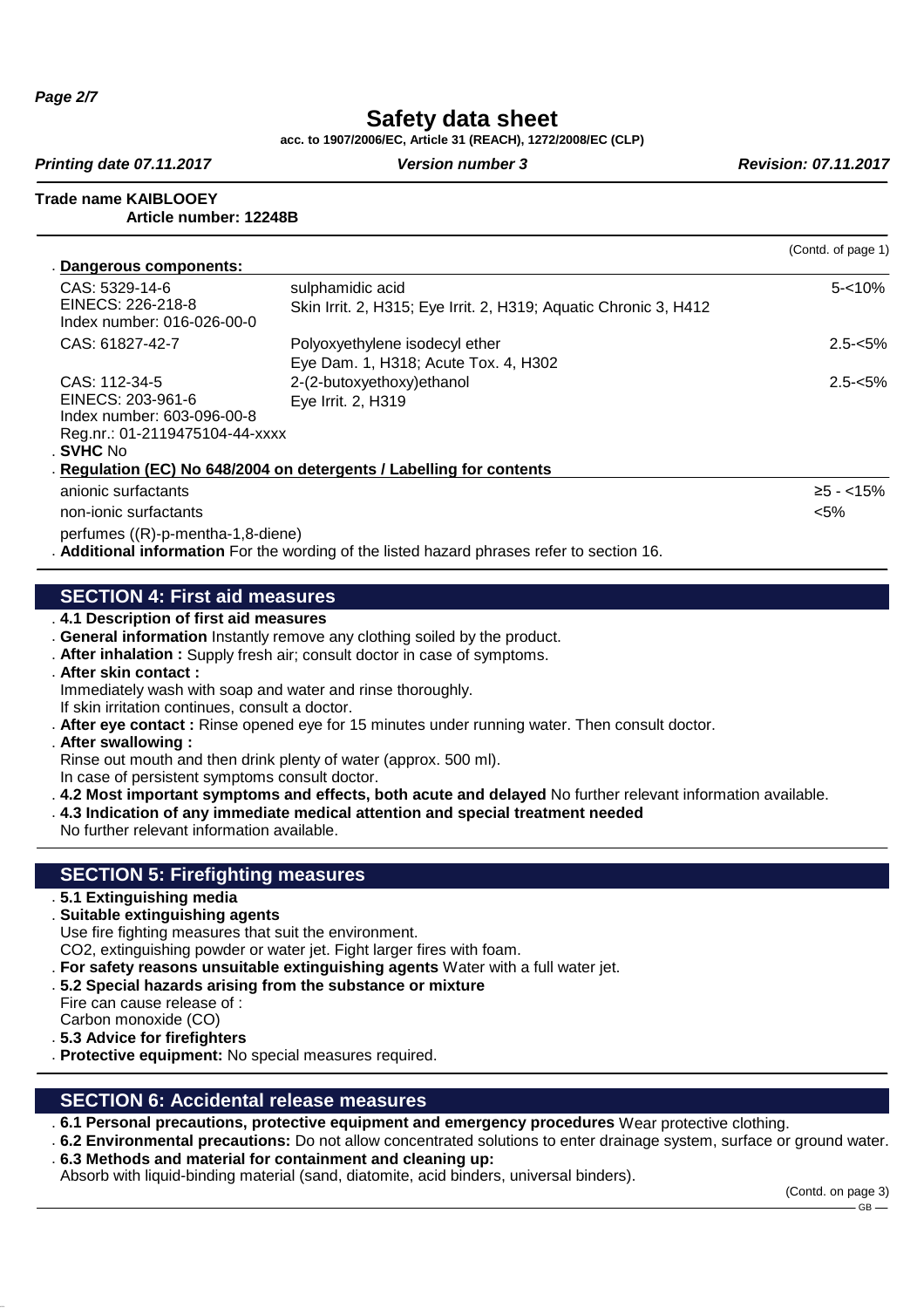**Page 3/7**

# **Safety data sheet**

**acc. to 1907/2006/EC, Article 31 (REACH), 1272/2008/EC (CLP)**

**Printing date 07.11.2017 Version number 3 Revision: 07.11.2017 Revision: 07.11.2017** 

(Contd. of page 2)

**Trade name KAIBLOOEY**

### **Article number: 12248B**

Dispose of contaminated material as waste according to section 13.

#### . **6.4 Reference to other sections**

See section 7 for information on safe handling

See section 8 for information on personal protection equipment.

## **SECTION 7: Handling and storage**

- . **7.1 Precautions for safe handling** Open and handle container with care.
- . **Information about protection against explosions and fires:** The product is not flammable
- . **7.2 Conditions for safe storage, including any incompatibilities**
- . **Storage**
- . **Requirements to be met by storerooms and containers:** No special requirements.
- . **Information about storage in one common storage facility:** Not required.
- . **Further information about storage conditions:**
- Store in cool, dry conditions in well sealed containers. Protect from heat and direct sunlight. Protect from frost.
- . **7.3 Specific end use(s)** No further relevant information available.

### **SECTION 8: Exposure controls/personal protection**

- . **Additional information about design of technical systems:** No further data; see section 7.
- . **8.1 Control parameters**
- . Components with critical values that require monitoring at the workplace:
- **112-34-5 2-(2-butoxyethoxy)ethanol**

WEL (Great Britain) Short-term value: 101.2 mg/m<sup>3</sup>, 15 ppm Long-term value:  $67.5 \text{ mg/m}^3$ , 10 ppm

IOELV (European Union) Short-term value: 101.2 mg/m<sup>3</sup>, 15 ppm Long-term value:  $67.5$  mg/m<sup>3</sup>, 10 ppm

. **Additional information:** The lists that were valid during compilation were used as a basis.

- . **8.2 Exposure controls**
- . **Personal protective equipment**
- . **General protective and hygienic measures**

The usual precautionary measures should be adhered to in handling the chemicals.

Wash hands during breaks and at the end of the work.

- Avoid contact with the eyes and skin.
- Instantly remove any soiled and impregnated garments.
- . **Breathing equipment:** Not necessary if room is well-ventilated.
- . **Protection of hands:**
- Protective gloves:

In case of spray contact at least protection index 2 recommended, according to more than 30 min. penetration time (EN 374).

Layer thickness of gloves at least: 0.4 mm

In case of prolonged and intensive contact protection index 6 recommended, according to more than 480 min. penetration time (EN 374).

Layer thickness of gloves at least: 0.7 mm

## . **Material of gloves**

Butyl rubber, BR Fluorocarbon rubber (Viton) Nitrile rubber, NBR Natural rubber, NR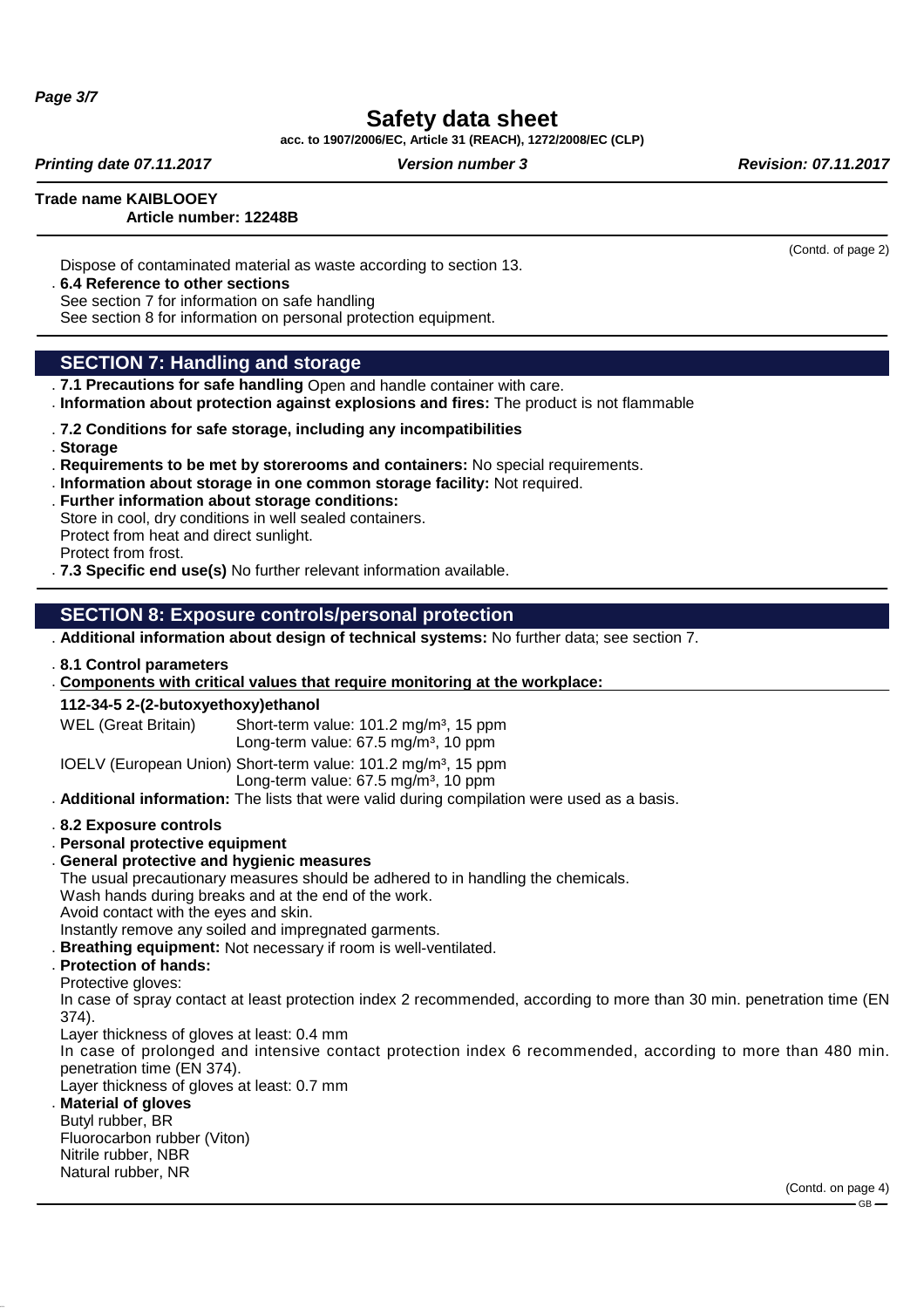**Page 4/7**

# **Safety data sheet**

**acc. to 1907/2006/EC, Article 31 (REACH), 1272/2008/EC (CLP)**

**Printing date 07.11.2017 Version number 3 Revision: 07.11.2017 Revision: 07.11.2017** 

**Trade name KAIBLOOEY**

(Contd. of page 3)

### **Article number: 12248B**

Chloroprene rubber, CR

. **Penetration time of glove material**

The exact break through time has to be found out by the manufacturer of the protective gloves and has to be observed. . **Eye protection:** Tightly sealed safety glasses (DIN 58211, EN 166)

. **Body protection:** Light weight protective clothing

| <b>SECTION 9: Physical and chemical properties</b>                                              |                                            |  |  |  |
|-------------------------------------------------------------------------------------------------|--------------------------------------------|--|--|--|
| . 9.1 Information on basic physical and chemical properties<br><b>General Information</b>       |                                            |  |  |  |
| . Appearance:                                                                                   |                                            |  |  |  |
| Form:                                                                                           | Fluid                                      |  |  |  |
| Colour:                                                                                         | red-violet                                 |  |  |  |
| . Smell:<br>. Odour threshold:                                                                  | fresh<br>not determined                    |  |  |  |
|                                                                                                 |                                            |  |  |  |
| . pH-value at 20 °C:                                                                            | 0,5(100%)                                  |  |  |  |
| . Change in condition                                                                           |                                            |  |  |  |
| <b>Melting point/freezing point:</b><br>Initial boiling point and boiling range: not determined | not determined                             |  |  |  |
|                                                                                                 |                                            |  |  |  |
| . Flash point:                                                                                  | Not applicable                             |  |  |  |
| . Inflammability (solid, gaseous)                                                               | Product is not inflammable.                |  |  |  |
| . Ignition temperature:                                                                         | not applicable                             |  |  |  |
| . Decomposition temperature:                                                                    | not determined                             |  |  |  |
| . Explosive properties:                                                                         | Product is not explosive.                  |  |  |  |
| . Critical values for explosion:                                                                |                                            |  |  |  |
| Lower:                                                                                          | not applicable                             |  |  |  |
| . Oxidising properties                                                                          | none                                       |  |  |  |
| . Steam pressure:                                                                               | not determined                             |  |  |  |
| . Density at 20 °C                                                                              | $1,06$ g/cm $3$                            |  |  |  |
| . Evaporation rate                                                                              | not determined                             |  |  |  |
| . Solubility in / Miscibility with                                                              |                                            |  |  |  |
| Water:                                                                                          | Soluble                                    |  |  |  |
| . Partition coefficient: n-octanol/water:                                                       | not determined                             |  |  |  |
| . Viscosity:                                                                                    |                                            |  |  |  |
| dynamic:<br>. 9.2 Other information                                                             | not determined                             |  |  |  |
|                                                                                                 | No further relevant information available. |  |  |  |

#### **SECTION 10: Stability and reactivity**

. **10.1 Reactivity** No hazardous reactions when stored and handled according to instructions.

. **10.2 Chemical stability**

. **Thermal decomposition / conditions to be avoided:** No decomposition if used according to specifications.

- . **10.3 Possibility of hazardous reactions** No dangerous reactions known
- . **10.4 Conditions to avoid** No further relevant information available.
- . **10.5 Incompatible materials:** No further relevant information available.

(Contd. on page 5)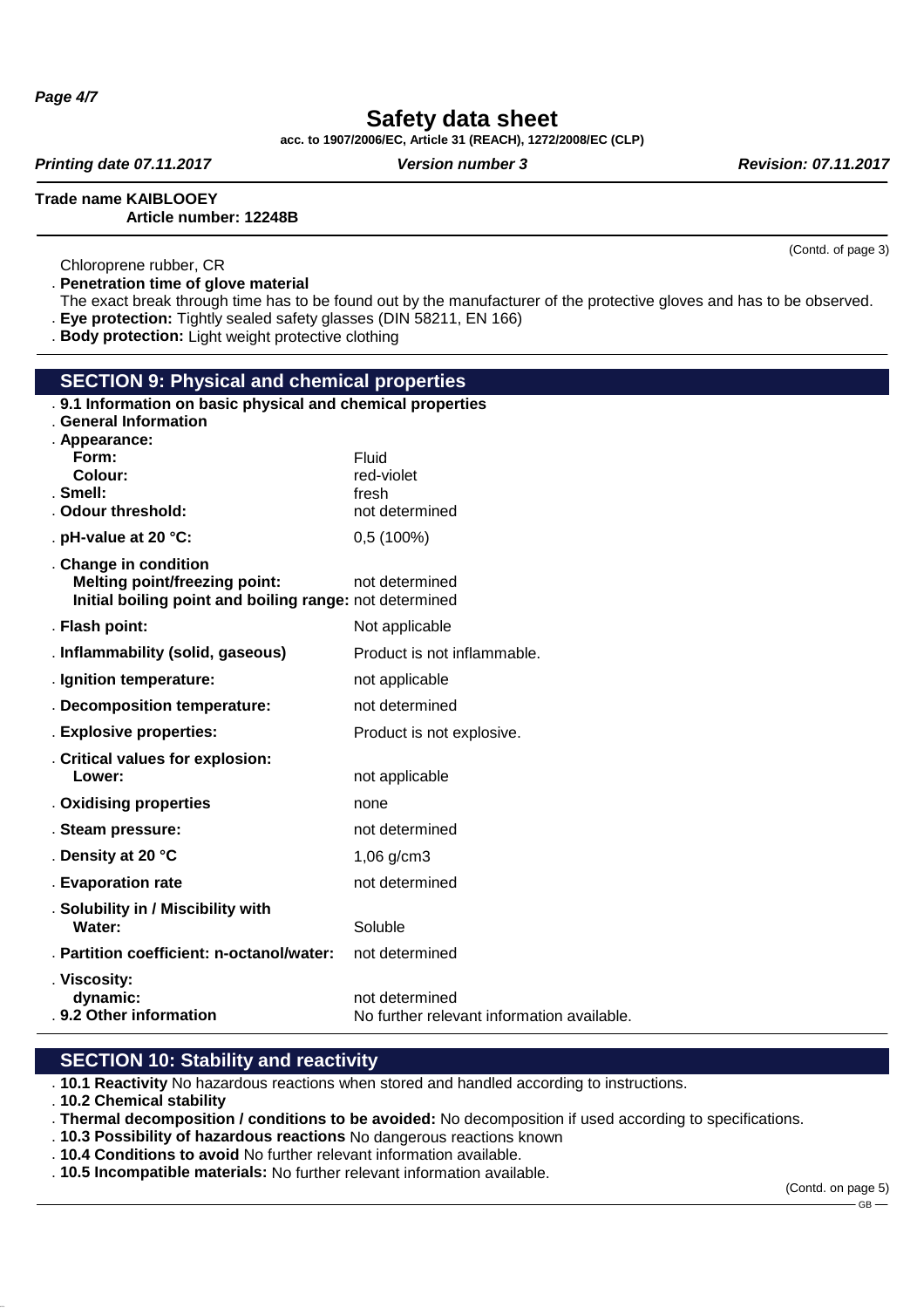# **Safety data sheet**

**acc. to 1907/2006/EC, Article 31 (REACH), 1272/2008/EC (CLP)**

**Printing date 07.11.2017 Version number 3 Revision: 07.11.2017 Revision: 07.11.2017** 

(Contd. of page 4)

**Trade name KAIBLOOEY**

**Article number: 12248B**

. **10.6 Hazardous decomposition products:** No dangerous decomposition products known

| <b>SECTION 11: Toxicological information</b>                                                                         |      |       |                        |               |      |                 |
|----------------------------------------------------------------------------------------------------------------------|------|-------|------------------------|---------------|------|-----------------|
| . 11.1 Information on toxicological effects                                                                          |      |       |                        |               |      |                 |
| . Acute toxicity Based on available data, the classification criteria are not met.                                   |      |       |                        |               |      |                 |
| . LD/LC50 values that are relevant for classification:                                                               |      |       |                        |               |      |                 |
| . Components                                                                                                         | Type | Value | <b>Species Product</b> | <b>ATEmix</b> | oral | $> 2000$ mg/kg. |
| . Primary irritant effect:                                                                                           |      |       |                        |               |      |                 |
| . Skin corrosion/irritation Based on available data, the classification criteria are not met.                        |      |       |                        |               |      |                 |
| . Serious eye damage/irritation                                                                                      |      |       |                        |               |      |                 |
| Causes serious eye damage.                                                                                           |      |       |                        |               |      |                 |
| . Respiratory or skin sensitisation Based on available data, the classification criteria are not met.                |      |       |                        |               |      |                 |
| . Additional toxicological information: Causes serious eye damage.                                                   |      |       |                        |               |      |                 |
| . Sensitisation No sensitizing effect known.                                                                         |      |       |                        |               |      |                 |
| . Repeated dose toxicity No further relevant information available.                                                  |      |       |                        |               |      |                 |
| . CMR effects (carcinogenity, mutagenicity and toxicity for reproduction) No further relevant information available. |      |       |                        |               |      |                 |
| . Germ cell mutagenicity Based on available data, the classification criteria are not met.                           |      |       |                        |               |      |                 |
| . Carcinogenicity Based on available data, the classification criteria are not met.                                  |      |       |                        |               |      |                 |
| . Reproductive toxicity Based on available data, the classification criteria are not met.                            |      |       |                        |               |      |                 |
| . STOT-single exposure Based on available data, the classification criteria are not met.                             |      |       |                        |               |      |                 |
|                                                                                                                      |      |       |                        |               |      |                 |

- . **STOT-repeated exposure** Based on available data, the classification criteria are not met.
- . **Aspiration hazard** Based on available data, the classification criteria are not met.

## **SECTION 12: Ecological information**

- . **12.1 Toxicity**
- . **Aquatic toxicity:** No further relevant information available.
- . **12.2 Persistence and degradability** Easily biodegradable
- . **Other information:** Easy elimination possible by flocculation or adsorption by sludge.
- . **12.3 Bioaccumulative potential** Does not accumulate in organisms
- . **12.4 Mobility in soil** No further relevant information available.
- . **Ecotoxical effects:**
- . **Other information:** No AOX
- . **Additional ecological information:**
- . **According to recipe contains the following heavy metals and compounds according to EC guideline NO. 76/464 EC:**
- None
- . **General notes:**

The surfactant(s) contained in this preparation complies(comply) with the biodegradability criteria as laid down in Regulation (EC) No.648/2004 on detergents. Data to support this assertion are held at the disposal of the competent authorities of the Member States and will be made available to them, at their direct request or at the request of a detergent manufacturer.

Do not allow undiluted product or large quantities of it to reach ground water, water bodies or sewage system.

#### . **12.5 Results of PBT and vPvB assessment**

- . **PBT:** Not applicable.
- . **vPvB:** Not applicable.
- . **12.6 Other adverse effects** No further relevant information available.

(Contd. on page 6)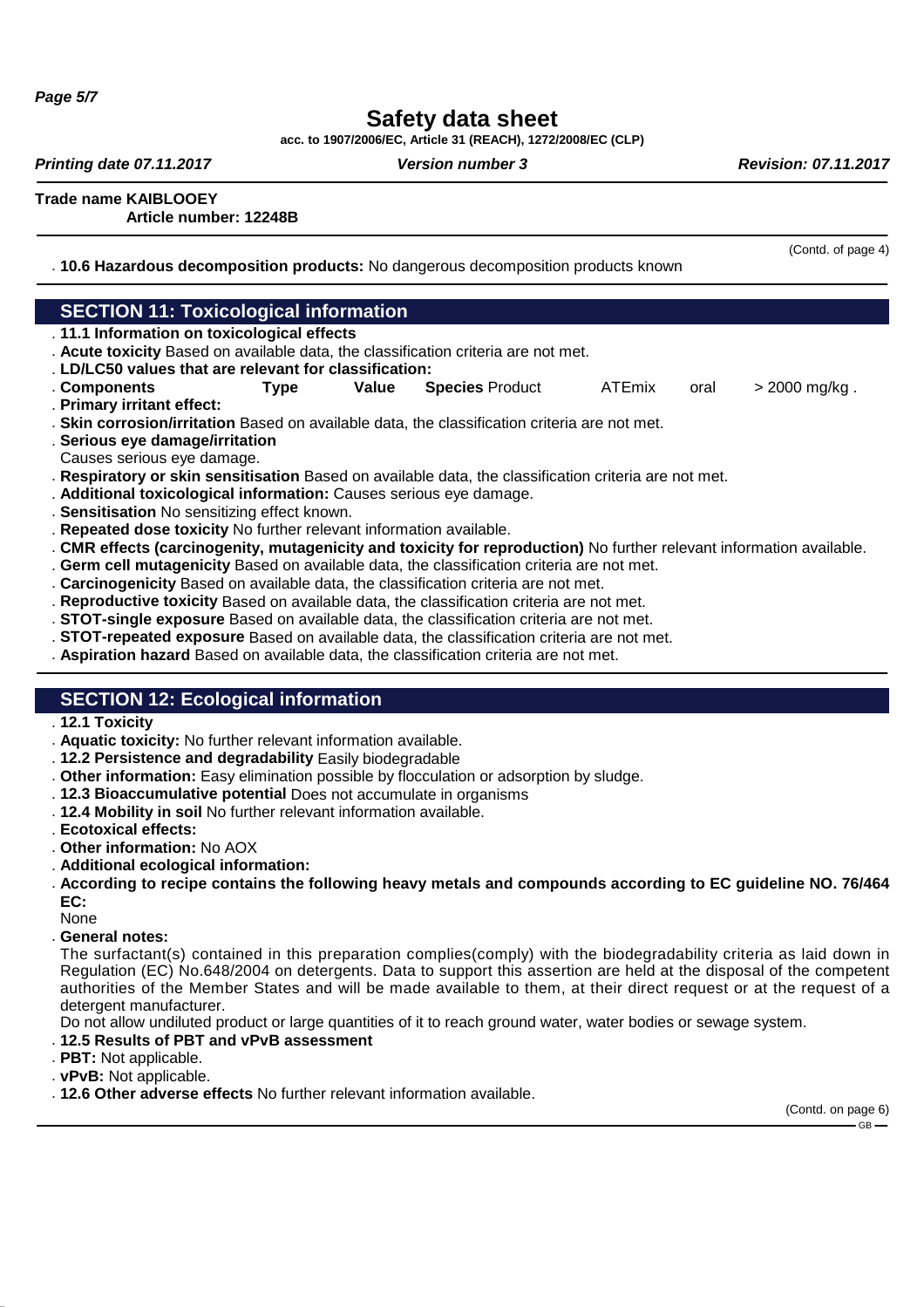# **Safety data sheet**

**acc. to 1907/2006/EC, Article 31 (REACH), 1272/2008/EC (CLP)**

**Printing date 07.11.2017 Version number 3 Revision: 07.11.2017 Revision: 07.11.2017** 

**Trade name KAIBLOOEY Article number: 12248B**

(Contd. of page 5)

### **SECTION 13: Disposal considerations**

### . **13.1 Waste treatment methods**

. **Recommendation**

Must not be disposed of together with household garbage. Do not allow product to reach sewage system in concentrated form.

Must be specially treated in adherence to official regulations.

#### **European waste catalogue** .

20 01 29\* detergents containing hazardous substances

#### . **Uncleaned packaging:**

. **Recommendation:**

Empty contaminated packagings thoroughly. They can be recycled after thorough and proper cleaning. Packagings that cannot be cleaned are to be disposed of in the same manner as the product. Dispose of packaging according to regulations on the disposal of packagings.

. **Recommended cleaning agent:** Water, if necessary with cleaning agent.

| <b>SECTION 14: Transport information</b>                                                        |                                                                                                      |
|-------------------------------------------------------------------------------------------------|------------------------------------------------------------------------------------------------------|
| . 14.1 UN-Number<br>. ADR, IMDG, IATA<br>. 14.2 UN proper shipping name                         | Void                                                                                                 |
| . ADR, IMDG, IATA<br>. 14.3 Transport hazard class(es)                                          | Void                                                                                                 |
| . ADR, IMDG, IATA<br>. Class<br>. 14.4 Packing group                                            | Void                                                                                                 |
| . ADR, IMDG, IATA<br>. 14.5 Environmental hazards:                                              | Void<br>Not applicable.                                                                              |
| . 14.6 Special precautions for user<br>. 14.7 Transport in bulk according to Annex II of Marpol | Not applicable.                                                                                      |
| and the IBC Code                                                                                | Not applicable.                                                                                      |
| . Transport/Additional information:                                                             | Not dangerous according to the above regulations.<br>Frost protected transport has to be guaranteed. |
| . UN "Model Regulation":                                                                        | Void                                                                                                 |

### **SECTION 15: Regulatory information**

. **15.1 Safety, health and environmental regulations/legislation specific for the substance or mixture**

. **Directive 2012/18/EU**

. **Named dangerous substances - ANNEX I** None of the ingredients is listed.

- . **REGULATION (EC) No 1907/2006 ANNEX XVII** Conditions of restriction: 3
- . **National regulations**

. **Information about limitation of use:** Employment restrictions concerning young persons must be observed.

. **15.2 Chemical safety assessment:** A Chemical Safety Assessment has not been carried out.

### **SECTION 16: Other information**

These data are based on our present knowledge. However, they shall not constitute a guarantee for any specific product features and shall not establish a legally valid contractual relationship.